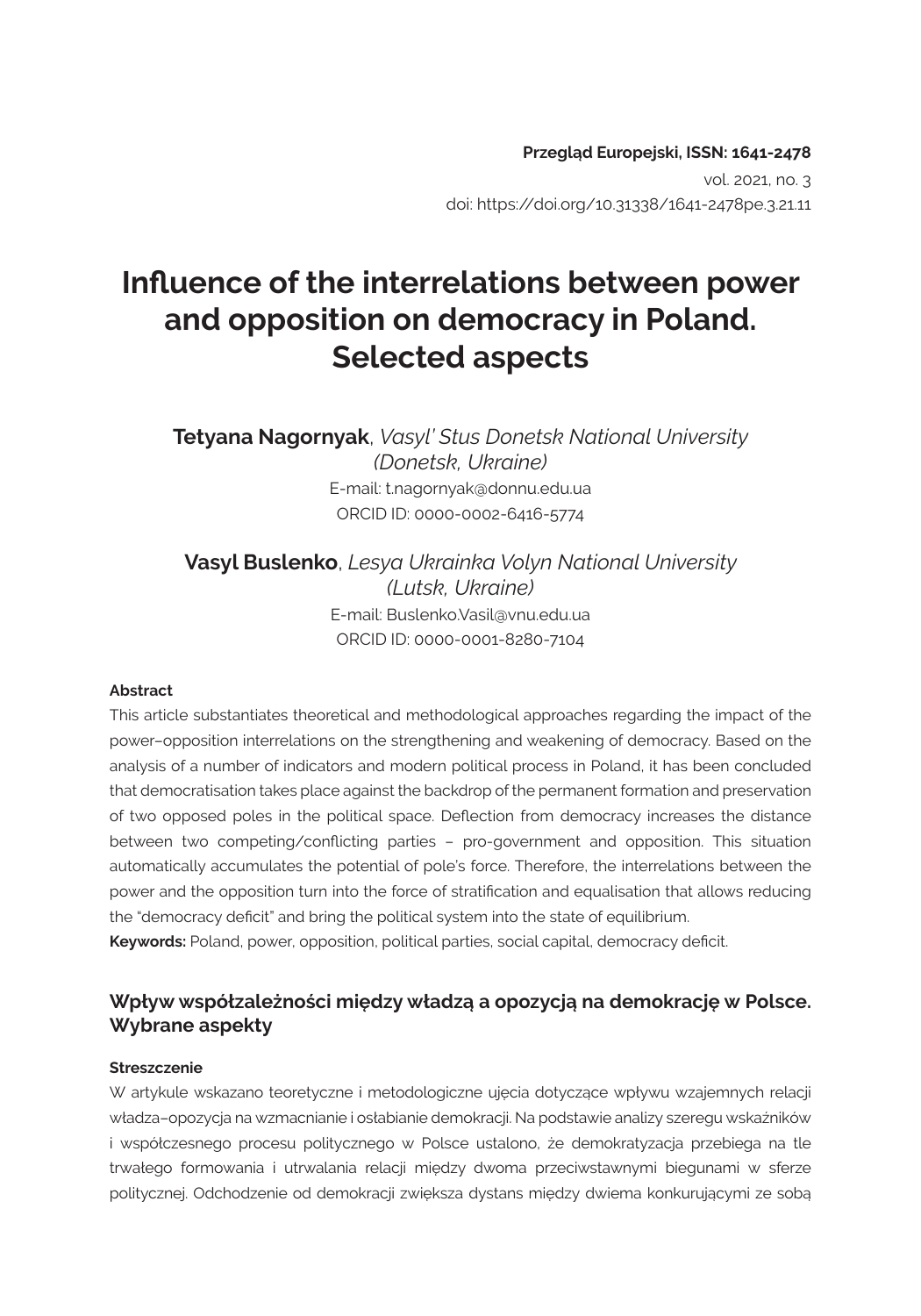stronami – prorządową i opozycyjną. Automatycznie gromadzi to potencjał siły bieguna. Współzależności między władzą a opozycją zamieniają się w siłę rozwarstwienia i wyrównywania, co pozwala na zmniejszenie "deficytu demokracji" i doprowadzenie ustroju do stanu równowagi.

**Słowa kluczowe:** Polska, władza, opozycja, partie polityczne, kapitał społeczny, demokracja, deficyt demokracji

Despite equal initial conditions, the transition of post-socialist countries to democracy has led to different regime changes. For instance, Hungary had been demonstrating positive development dynamics, but recently has decelerated its pace facing the phenomenon of a democratic deficit. At the same time, countries that have the status of consolidated democracies, such as Poland, require the improvement of the quality and effectiveness of their democracy. The above-mentioned statement determines the need of revision and conceptualisation of factors that induce the nonlinear nature of the democratisation processes of modern political systems.

The development of democracy finds its reflection in power relations, which in one way or another should be aimed at its protection, consolidation of the achieved level and creation of optimal conditions for its further strengthening. In its turn, power becomes the goal of political actors, particularly for the state, political parties and interest groups.

Democracy provides one more actor – the opposition with political subjectivity, reflecting the dichotomy of public attitude towards the ruling power. The functioning of the legal opposition makes it possible to identify the existing "defects" of democracy and brings opposition to power or forces the government to improve implemented political line and fix them through institutional mechanisms. In this particular case, the opposition is studied as a certain doppelganger for the power and its potential subject capability of strengthening democracy through the implementation of the declared policy. There is no doubt that power–opposition interrelations are not always linear, symmetrical, rational or predictable in democratic states, but they are decisive in the light of the development of democratic processes.

The history has shown that success and irreversibility of democratic transformations in the Central and Eastern Europe countries were determined by the nature of the relationship between the main actors – the government and the opposition. In the context of systemic transformation, the constructive nature of the interaction between them induced political stability and precluded the use of force in domestic politics. It was required for further institutionalisation of democratic institutions and bringing the system into a state of equilibrium. Therefore, definition of the influence of the interrelations between the power and the opposition in relation to democracy in Poland is considered to be *a research topic of this article*. Thus, the following *research matters* remain open:

- justification of theoretical and methodological principles of relations between the power and opposition in the context of democratisation of the Polish political system;
- defining of strategies for accumulation and conversion of social capital of power and opposition for the sake of understanding the specifics of democratisation in Poland;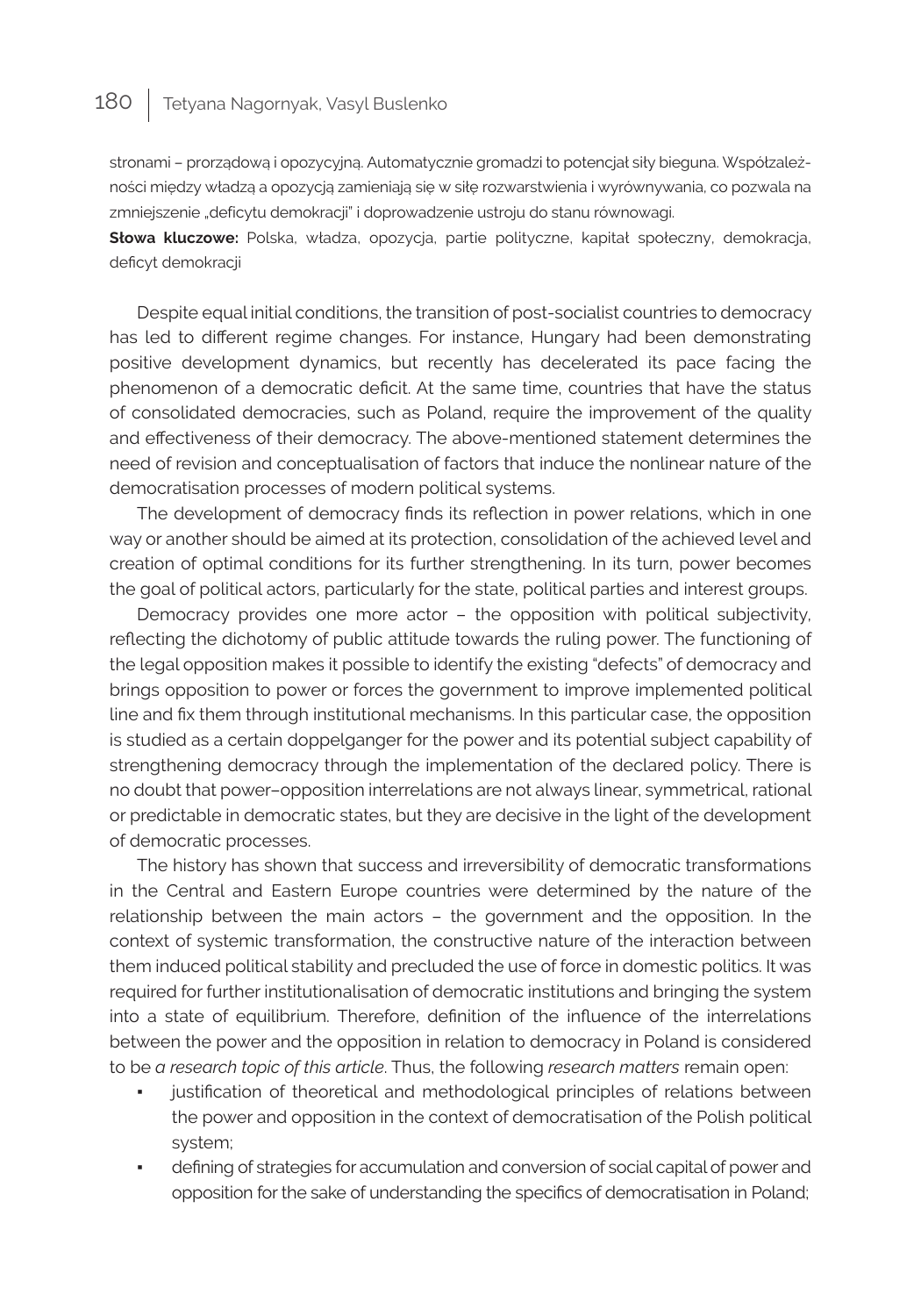detection, whether the relationship between power and opposition determines the disposition of the political field and its impact on democratisation.

Experience of Poland is a case with a dynamic empirical basis, which is useful for theoretical generalisations and verification of democratisation processes in the postsocialist space.

The degree of knowledge on the above-mentioned topic is quite fragmented. The relationship between power and opposition in the context of democratisation of political systems has been analysed through the perspective of institutionalism (Antoszewski 2014; Sula 2010; Kubát 2010). The structural and functional approach in researches of Z. Machelski (2016), K. Łabędź (2012) allowed to reveal the specifics of the development of the parliamentary opposition in Poland in the context of changes of nature of relations with the government. Works by P. Norton (Norton 2008), N. Natalina (Natalina 2008) provided an opportunity to clarify the relationship between the aggregate capital and conversion strategies of opposition and ruling parties.

# **Materials and methods**

This article examines particularity and nature of the pattern interrelations between political opposition and power and defines their impact on the democratisation of Poland. The combination of theories of social capital conversion, synergetic, fluctuation, institutionalism, and neo-institutionalism was defined as the most relevant methodological approach. On the grounds of the theory of social capital conversion, it was substantiated individual and group strategies of social capital conversion, clarified the dynamics of the objective structure of the political field, commensurability of dispositions between power and opposition, and the change of their boundaries during repositioning in each of the examined countries.

In this research the interrelationship between power and opposition is studied as a process of accumulation, conversion and exchange of capital during the process of struggle for the meta-capital of the state. The synergetic approach was applied in order to analyse the role of power and opposition as determinants of fluctuation and bifurcation, qualitative change in the state of the system in the range between chaos and order, and the ability of nonlinear dynamic systems to self-organise. Synergetics helped to establish the involvement of both the opposition and power in emergence of regular and strange attractors and their use as a resource for accumulation of political capital. The appliance of this approach as a methodological tool also assisted in determination of the relevant bond between the application of the emergence principle and the establishment of pattern interrelationship between power and opposition.

It was used the fluctuation theorem, developed by P. Sorokin as a component of his theory of social stratification in order to determine the influence of power–opposition relations on the fluctuation of the political system during the substitution of one political force by other. Such approach also allowed substantiating the relationship between opposition and power as a struggle of deterrence and stratification forces, to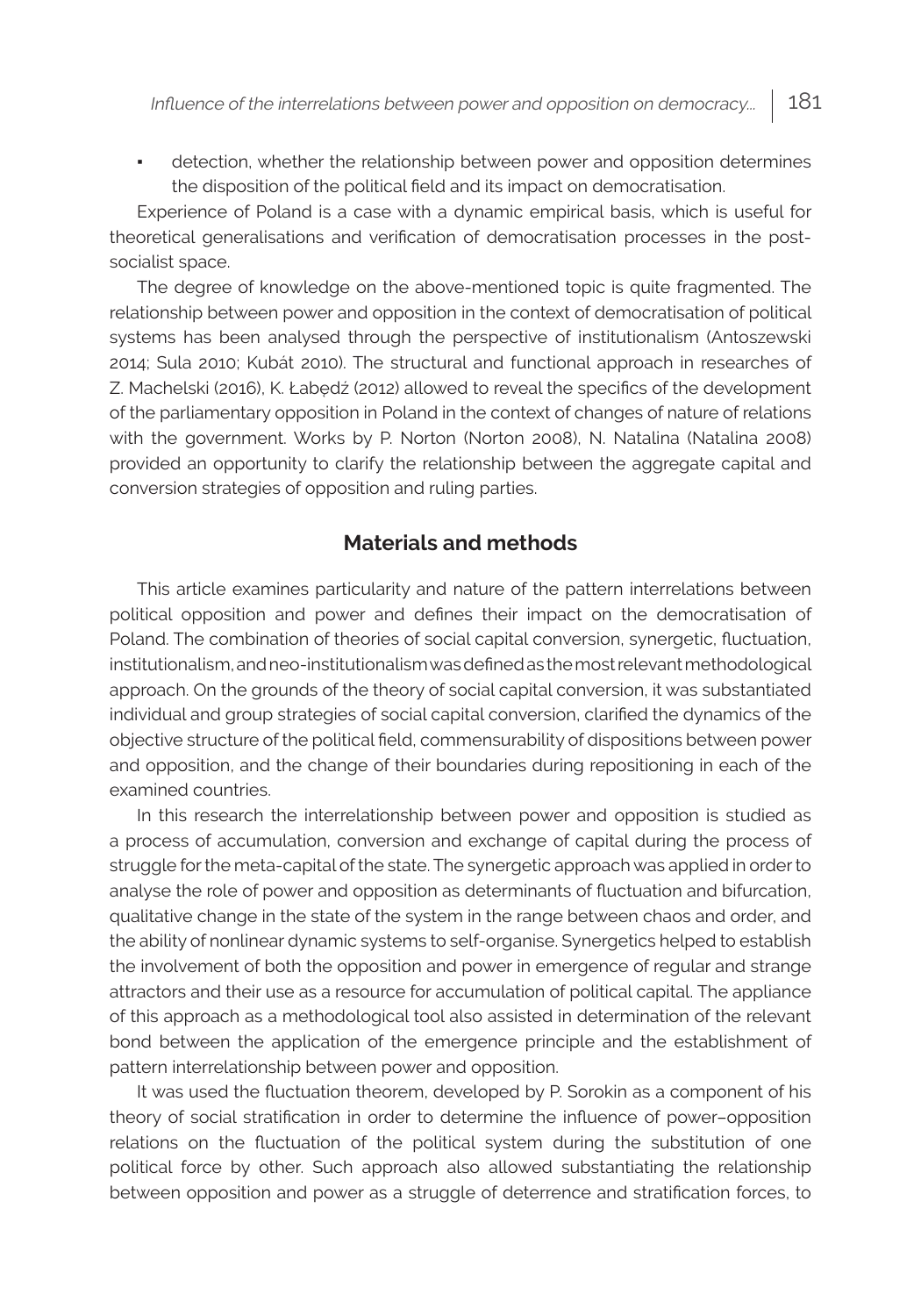understand better the causes of fluctuations in the profile of social stratification and to adjust the determinants of bringing the system to equilibrium. Institutional and neoinstitutional approaches have been useful in defining the role of institutionalised and non-institutionalised, formal and informal political actors in the development of specific "game rules" regarding the distribution of state metacapital.

The opposition is being reviewed through neo-institutional and institutional approaches – as a specific political actor and political institution. The latter made it possible to narrow the understanding of opposition regarding specific political institutions that could play this role. The main ones are parliamentary political parties as an important subject and object of power. Power and opposition relations were considered through the "government–parliament" dichotomy. At the same time, opposition parties are not included in the government and take up a critical position towards its policy. According to Z. Machelski, "opposition is an institution of the political regime that has the main function to enable the alternation of power" (Machelski 2016: p. 13). Its existence is impossible in a system of equal subjects of power, where it is an independent political player, who legally competes for power. Despite the fact that attitude towards the power differentiates the status of power and opposition, political parties in power and opposition are considered to be equal participants in the political process.

"There can be no democratic systems, where the opposition does not have ample opportunities for action" (Łabędź 2012: p. 176). There is a strategy of competing for power and an alternative to power behind each opposition. The opposition does not participate in governing the country, but is a kind of symmetrical and equal analogue of the government majority. In practice, this leads to programmatic and personal alternative, as well as its justification in a broad political and social role. The fact is that "the periodic change of power groups arouses public expectations, relieves some of the social tension and, correspondingly, purifies the political atmosphere. It brings a new style of leadership and innovation into domestic political life" (Zwierzchowski 2000: p. 18).

However, one of the most important missions for the opposition is to determine the optimal course of action in liaising with the government. At the same time, the opposition strives for a dominant influence on the executive branch. Its important strategic task is to be transformed into a parliamentary majority with the prospect of forming a government. Two main models of relations between opposition and power have been formed in the European constitutional tradition, namely, *confrontational and consensual.* The first is based on the statement that power and opposition are two steadily conflicting political forces. Their relationship is based on the following three approaches: competition for power; tolerance during its implementation; changes of government officials during the elections.

Confrontational model of relations lies in the process, when each of the subjects aspires to impose its own vision of resolving the problem, realising their own interests and goals at the expense of the opponent by various means. Confrontation between the parties is possible, when it comes to the decisions and actions of state institutions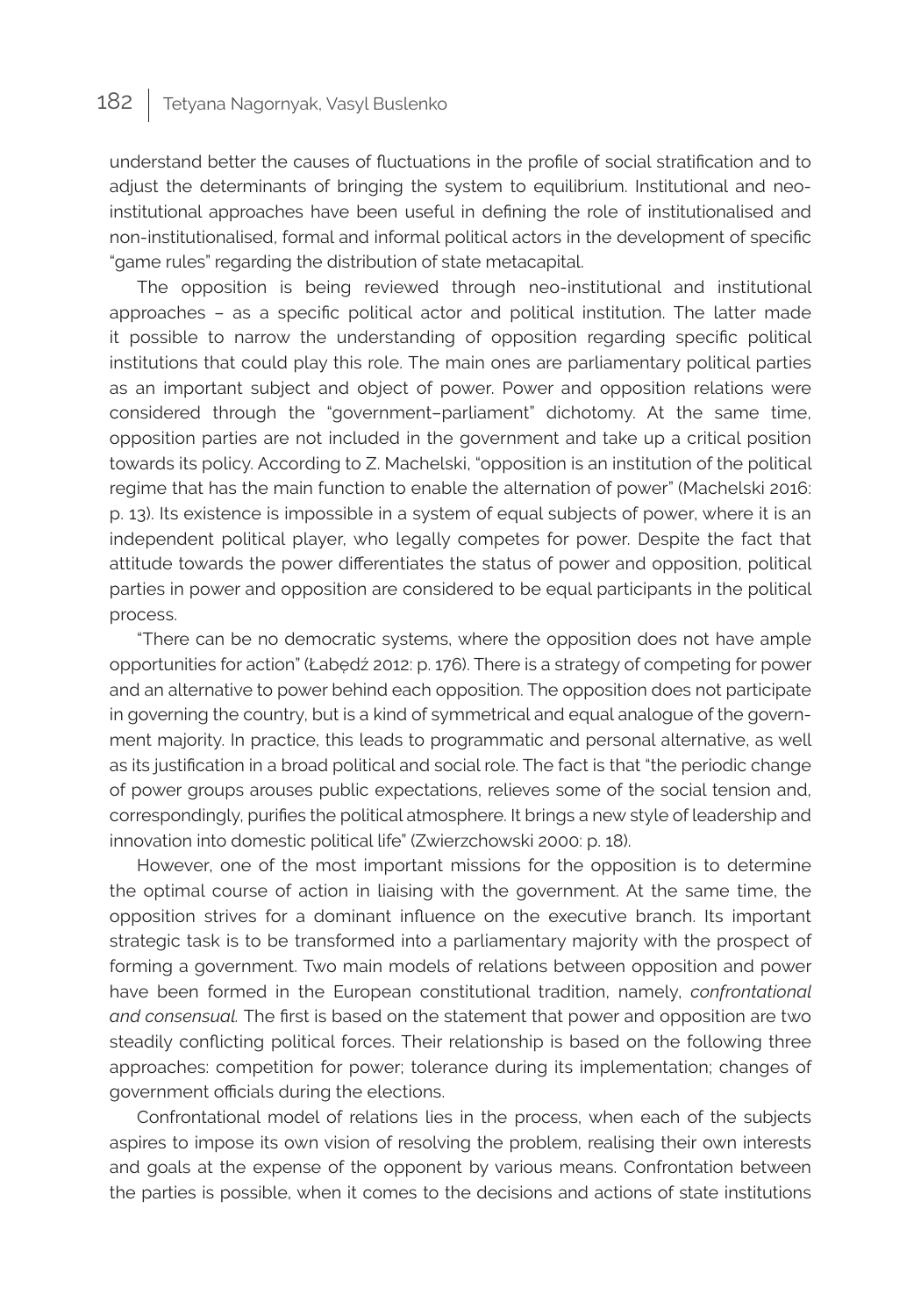aimed at the collapse of democracy. However, such actions contradict the social interests and are desirable for one participant, but undesirable for others at the same time. As a rule, it is also accompanied by mutual accusations, threats and ultimatums. This type of relationship is characterised by confrontation, use of unconventional forms of political participation by the opposition.

The range of opportunities and strategies for pro-government and opposition forces increasingly depends on the institutional determinants, which fix the "rules" of the political game and produce the patterns of the relationships between the owners of the largest aggregate capital. The parliamentary opposition influences the government's activities via various channels. The main ones are political control over the cabinet, which is carried out by a vote of confidence (or no confidence); question time for government; influence on the essence of government bills through participation in legislative process and activities of representatives in parliamentary committees; control over the legality of government policy through the Constitutional Court or initiating of referendums. The opposition in parliament usually set a goal to get control over the government. If there are signs of a decrease of support from the parliamentary majority through a motion of no-confidence, the opposition is aimed at forming a new government with other political forces. However, in practice it is difficult to achieve this due to the fact that the pro-government majority has greater access to power resources. In addition, there are constitutional provisions that minimize changes in government for the sake of maintaining the political stability.

#### **Trends of political space's division between the power and opposition**

In the 1990s, the Polish party system was characterised by domination of two ideologically opposed political camps: the post-communist left led by the SLD (pl. *Sojusz Lewicy Demokratycznej*) and the right from the former *Solidarność* camp. Differentiation of voters' political preferences contributed to the distribution and accumulation of social capital by parties. During this period, it could be observed the trends of decreasing efficiency and legitimacy of existing institutions, in particular the government and political parties. Such course of events resulted in decrease of democratisation level in 2003. This trend was also confirmed by Freedom House data for 1997–2003 (see: Karatnycky et al. 2003). In practice, decrease in efficiency of existing institutions is measured by the amount of transaction costs incurred during the interaction of actors. Since political interaction is about relationship of domination and subjugation, the costs include the amount of power resources that should be engaged by the subject in order to exercise the power over the object. If we take into account that the amount of spent power resources is proportional to the authority and legitimacy of power, then the effectiveness of institutions directly depends on the level of legitimacy of power. Thus, institutions with low legitimacy of government can ensure the stability of the system, but remain ineffective.

In its turn, the low legitimacy of power and high proneness to conflict between dominant social agents within the political space led to complete change of power in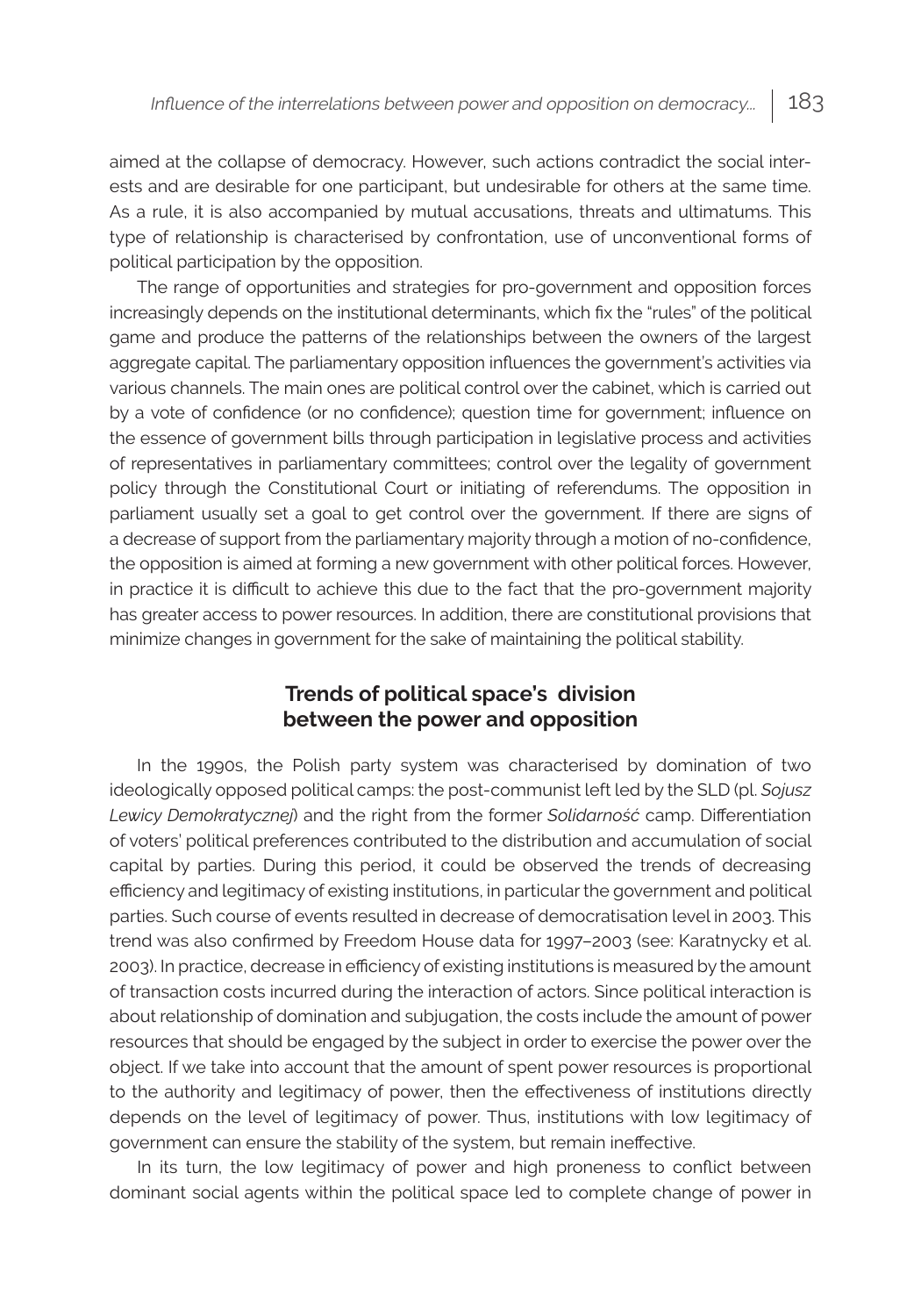1991, 1993, 1997, 2001. This caused a constant flow of political capital from power to opposition, often accompanied by permanent government crises. One of the reasons for the hourglass effect was lack of informal institutions that could play a stabilising role in the relationship between power and opposition. Thereby it resulted in reducing the transaction costs of the parties to weaken and compete with the political competitor.

However, political opponents were not interested in mutual agreements and longterm rules of the game (it can be proved by adoption of the Constitution of the Republic of Poland only in 1997). They believed that maintaining a relatively high level of inter-party competition through the division of electorate on ideological grounds as a source of political capital was the most important task.

Disposition of political parties is required for maintaining the status and symbolic types of capital. At that time, it was treated as a foundation for post-communists and post-opposition. It is worth agreeing with the opinion of Ukrainian researcher, N. Natalina, that "since political struggle is accompanied by symbolic struggle for nominalisation of political phenomena and processes, symbolic capital becomes crucial for legitimising the claims of the elite group to power and gaining credit of trust in the form of political capital from the population during electoral processes" (Natalina 2008: p. 88). However, status capital has been gradually losing its primary synergy due to the frequent repositioning of political parties. There was a striking difference between the declared programme of the government and its implementation, as well as difficult economic situation in the country. Each parliamentary election, as well as frequent government crises, became a kind of bifurcation point during the process of democratisation conferring the signs of dissipation. Such saturation points highlighted democratic instability as a result of inefficiency of the ruling elite in resolving socio-economic issues and democratisation. On the other hand, such points emphasised the problem of accumulation and conversion of social, primarily economic, capital by main political actors. Economic capital played an important role in strategies of both ruling and opposition elites. However, under the conditions of dynamic privatisation and development of market relations, the parties and their leaders could not manage to accumulate it. Both the post-communists and the post-opposition mainly did not influence the privatisation of large industrial facilities. They did not become their owners and lost their rights to receive future economic dividends. Consequently, no new agents have appeared in the political space, who were involved in the political and economic fields at the same time. The situation was reminded the effect of capitalism without capitalists. In term of the middle class, it was usually the social base of centrist liberal parties and remained at the forming stage.

There was an acute shortage of social capital in the total capital of the parties. First of all, such course of events occurred due to the legacy of socialism. As noted by the Polish scholar E. Wnuk-Lipiński, "such a legacy significantly influenced on the formation of social capital, consolidation of so-called immoral collectivism in the transformation from communism to democracy, and the dichotomy "we" and "they". In the 1990s, such a legacy advanced into "tribal corporatism" based on solidarity, which was built on threats from other groups or governmental policy during the transformation period" (Wnuk-Lipiński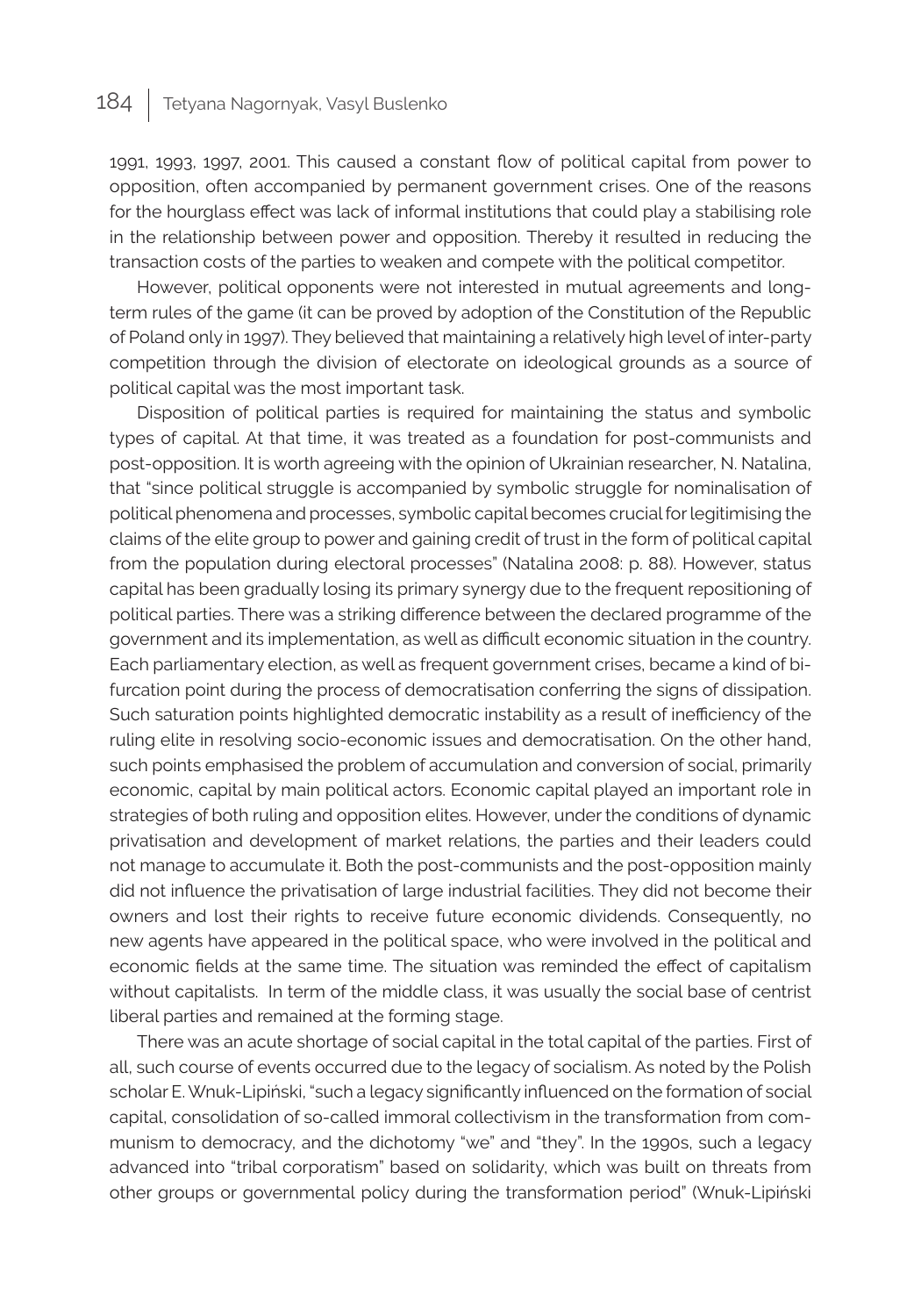2005: p. 165). A similar position was stood by the Polish sociologist E. Mokrzycki, who believed that weak influence of pro-democracy and pro-market forces was related to resistance of certain environments. He stated that "the strongest resistance is organised, where decline in real income became the main indicator of social degradation" (Mokrzycki 2001: p. 65).

Increase in income inequality led to growing dissatisfaction with the standard of living and dramatic gap between government and citizens. Such fact did not facilitate creation of a bridge of social capital, but contributed to the development of social exclusion, rather than "inclusion" in the activities of communities. Thus, such course of events has ultimately led to reduction of citizens' political participation. This period was characterised by lack of sustainable influence of actors on social environment and blurring of boundaries between the private and public. There were no mechanisms for selfcleansing of the political elite due to politicians' beliefs on different normative (formal and customary) standards that are mandatory for the elite and society. In addition, the lack of mutual interflow of economic and political spheres made the difference (Dzwończyk 2009: р. 223). If we take into account the fact that political parties relied on social capital in their conversion strategies, it had rather small share and was mostly evenly distributed between the two successive agents in power under such conditions.

Steady division of electorate into supporters of post-communist and post-opposition forces suggested the specifics of the voter habitus, which was largely determined by political culture and traditions formed during the communist regime and new democratic values, that were at the approbation stage and promulgated by the parties on the political level. Such course of events did not contribute to the level of solidarity in separate communities and in society as a whole. Moreover, it added complexity to the establishment of freedom and democracy in the political sphere, despite the support of deterrent forces by the electorate. At the same time, strong voter preferences made paternal relations between parties to be potentially successful.

Thus, the process of democratisation of the Polish political system in the 1990s was accompanied by constant competition of stratification and aligning forces and highlighted the rhythmic fluctuations of the process of democratisation of the country's political system. Permanent loss of political capital by the ruling elite and frequent rebooting the government have blurred the identification of stratification and aligning forces and given a chance for new actors for accumulating protest potential and filling in the vacuum.

The established trend to rhythmic cycles was changed after 2001, when new political actors appeared on the political scene. In particular, it comes about the centre-right *Platforma Obywatelska* (PO) and the conservative *Prawo i Sprawedliwość* (PiS). Thus, centre of confrontation in the political field has been changed from the "left-right" axis to the "centre-right-right" (Kubát 2010: p. 100–101). Since then, the intensity of political rivalry between the parliamentary parties PO and PiS has not changed significantly. However, regardless of the government change, there was no rapprochement or cooperation between the two dominant parties during the next elections, such as in the Czech Republic in 1998, when the two largest parties signed an opposition agreement.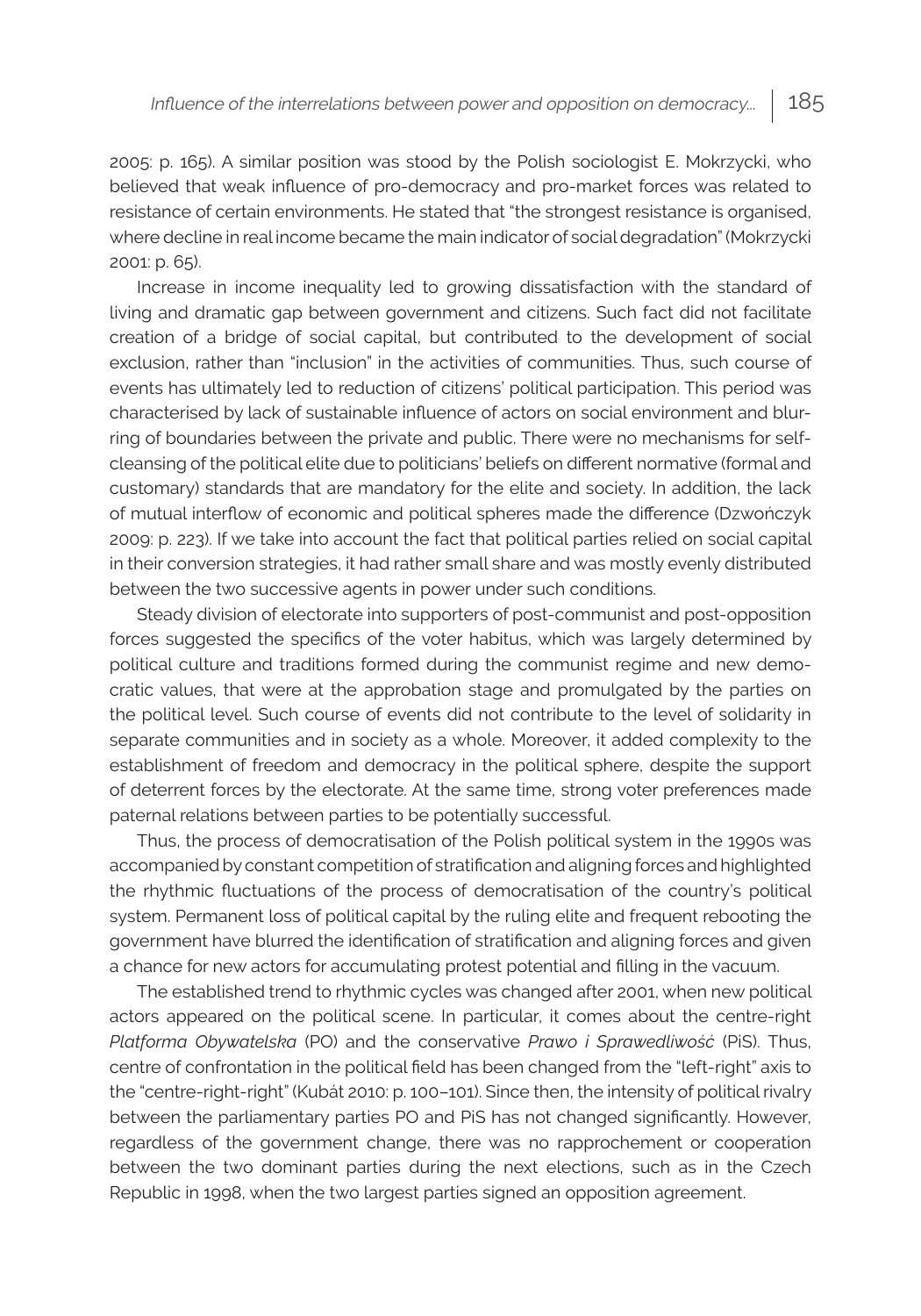Polarisation potential of the Smolensk tragedy excluded any opportunity of the agreement between the main rivals. In 2010, after the tragic death of President L. Kaczynski, representative of the government PO, B. Komorowski won the elections. As a result, the opposition PiS has significantly lost its influence over the government. After the presidential election, disputes over the reasons for the plane crash have been dominating during the public debates. PiS has consistently called into question the conclusions of the government commission and the prosecutor's office. PiS took a position that responsibility for the air crash remained a delegitimising factor in the results of the presidential elections, which were won "accidentally". This led to a violation of the balance between the ruling and opposition legitimacy in accordance with P. Norton (2008: р. 243). As a result of this strategy, the PiS enhanced the level of fragmentation of the parliamentary opposition. Its ally *Ruch Palikota* was interested in a constant confrontation, at the same time the SLD was more restrained.

Analysis of the relationships between the ruling coalition and the parliamentary opposition after 2007 allows to conclude that they came up to the existing patterns of the majority democracy model and retained the "negative" attribute. This meant that confrontation dominated over the cooperation, and there was no progress between the government and the opposition in terms of curbing animosity. Moreover, there was a lack of communication between the two competing parties. Self-removal of the PiS leader, J. Kaczynski, from participation in the National Security Council, which was led by the President of the Republic of Poland, non-participation in meetings with the President and the Prime Minister, and meaningful absence during the most important parliamentary debates became a metaphorical event. Narrowing of cooperation between parliamentary parties that was reflected in blocking or rejecting of opposition's legislative initiatives and preferences towards ineffective symbolic actions (such as attempts to dismiss the government or individual minister), stood in a way of the search for optimal policy solutions (Antoszewski 2014: p. 31).

Existence of political opposition usually indicates the existence of a competitive party system, where each of the competing parties has particular ideology. Thus, pluralism as a fundamental principle of democracy is enshrined in practice. However, the separation of powers and opposition is not a guarantee for successful democratic development. With regards to the Polish case, there is a difficulty of distinguishing the opposition as such due to the changing nature of the status of parliamentary political parties. In general, there are several markers that indicate the conditionality of its differentiation from the ruling parties.

Firstly, low party discipline, which caused by inter-factional migration of MPs. For instance, representatives of ruling parties *Unia Wolności* in 2000 and *Polskie Stronnictwo Ludowe* (PSL) in 2003 joined the opposition.

Secondly, parliamentary opposition was fairly factionalised in early 2000s. In 2005, it consisted of 5 parliamentary parties' representatives, which were united in deputy groups and factions of 303 deputies in total. In 2007, its structure consisted of representatives of 4 political parties (219 members in total). The emergence of new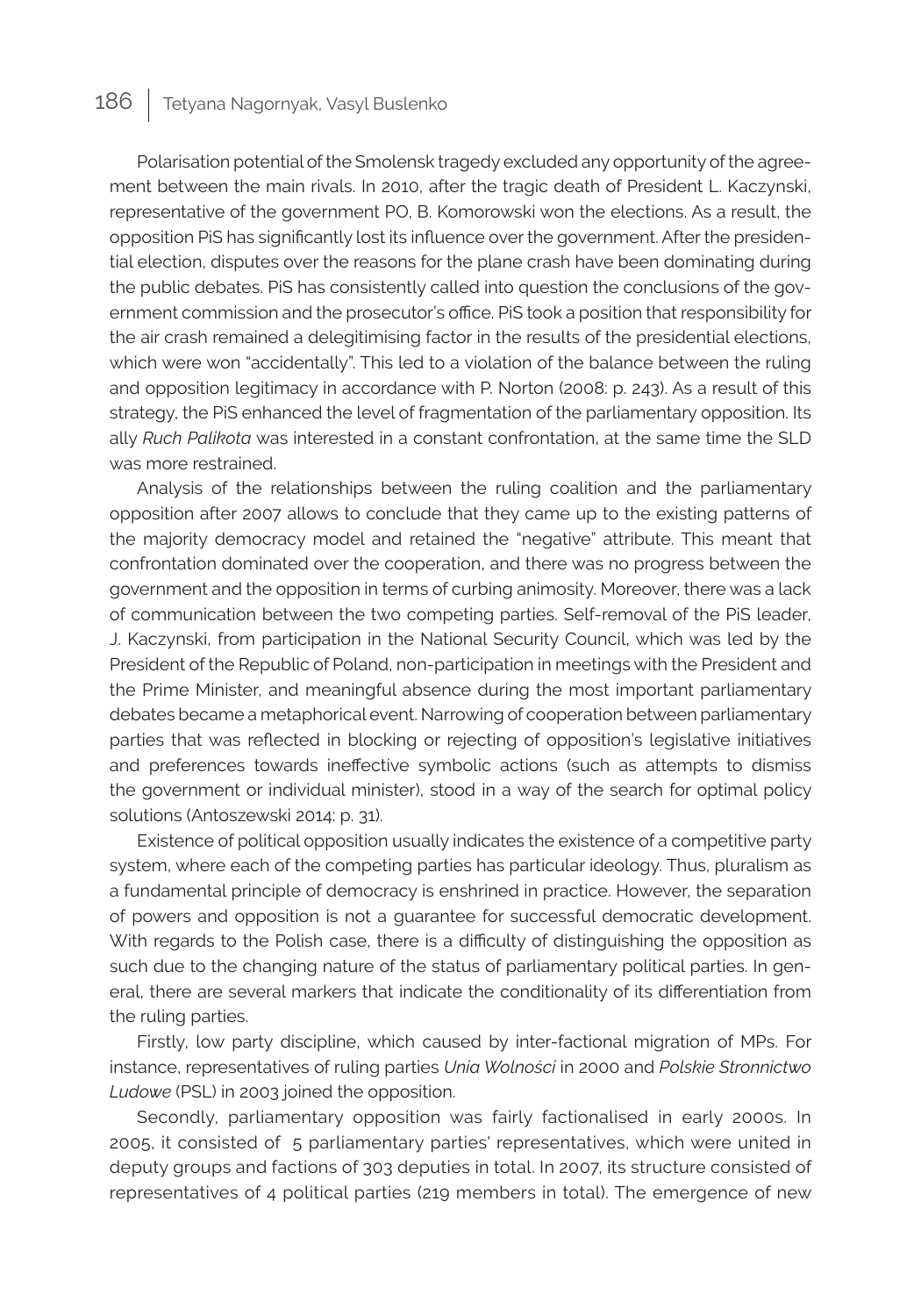opposition factions was caused not by ideological differences, but competition for leadership.

Thirdly, there was a trend for a continuous decrease in indicator of the effective number of parliamentary parties<sup>1</sup>. In particular, in 1991 it was amounted to 9,8, in 1993 – 3,9, in 1997 – 2,9, in 2001 – 3,6, in 2005 – 4,0, in 2007 – 2,82 (Sula 2008: р. 315). Under these circumstances, we can observe the formation of minority governments in early 2000s. In 2003–2004, there was a minority coalition government of L. Miller, meanwhile in 2005–2006, the minority government of K. Marcinkiewicz. Minority coalition of the government was formed by two or more parliamentary parties. Their common feature is absence of an absolute majority of parliamentary seats. Accordingly, such governments need to seek the support of the majority in order to get a vote of confidence. On the other hand, parties, which formally expressed a vote of confidence in the formed governments, can be barely called opposition. Thus, in 2005 their loyalty declared PSL (pl. *Polskie Stronnictwo Ludowe*), *Self-Defence* (pl. *Samoobrona*) and *Liga Polskich Rodzin*. Support of the opposition, which, in fact, was larger in number, contributed to an increase in duration of governments. For instance, between 1990 and 2015, the average duration of minority coalition governments in Poland was 0.6 and majority coalition governments 1.45 (Romaniuk, Lytvyn 2016: р. 263). It should be noted that the minority governments had approximately the same time span as the majority governments, which is essential in achieving democratic stability.

The specific of minority governments is in their significant attention to relations with opposition parties in parliament due to the fact that any conflict can result in a vote of no confidence. Representatives of opposition parties, which formally create the parliamentary majority, find themselves in a rather favourable situation by forcing the government to act more responsibly. Therefore, minority governments consider not only the allocation of political forces, but also certain arrangements made during its creation. In addition, they are more flexible, institutionally sensitive, accountable, and transparent in the implementation of their policies. Since the adoption of legislation requires the approval of opposition factions, it promotes more involvement of the inter-party and non-partisan model of relations, such as: joint work in parliamentary commissions and working groups on the coordination of laws. However, such governments are considered to be unstable, volatile, and inefficient.

If the parties, which are considered to be an opposition one, do not participate in the formation of the government, do not enter into power institutions and take a critical attitude towards the authorities, the questions arise: Is the political space bipolar? Is there a clear demarcation line between the power and opposition? Apparently, it relates to the agents' ability to hold positions simultaneously, not only in several different fields

<sup>1</sup> This indicator is used in political sciences for studying electoral and political party systems and for measuring the level of fragmentation of the political party system. Measuring how many parties, weighted according to size, are in a party system in a given election, the effective number of (electoral/parliamentary) parties is calculated employing the following formulae: ENEP=1/vi<sup>2</sup> and ENPP=1/ si<sup>2</sup> (respectively), where vi/si is the proportion of votes/seats of the i-th party (see more: Party Systems and Governments Observatory 2021).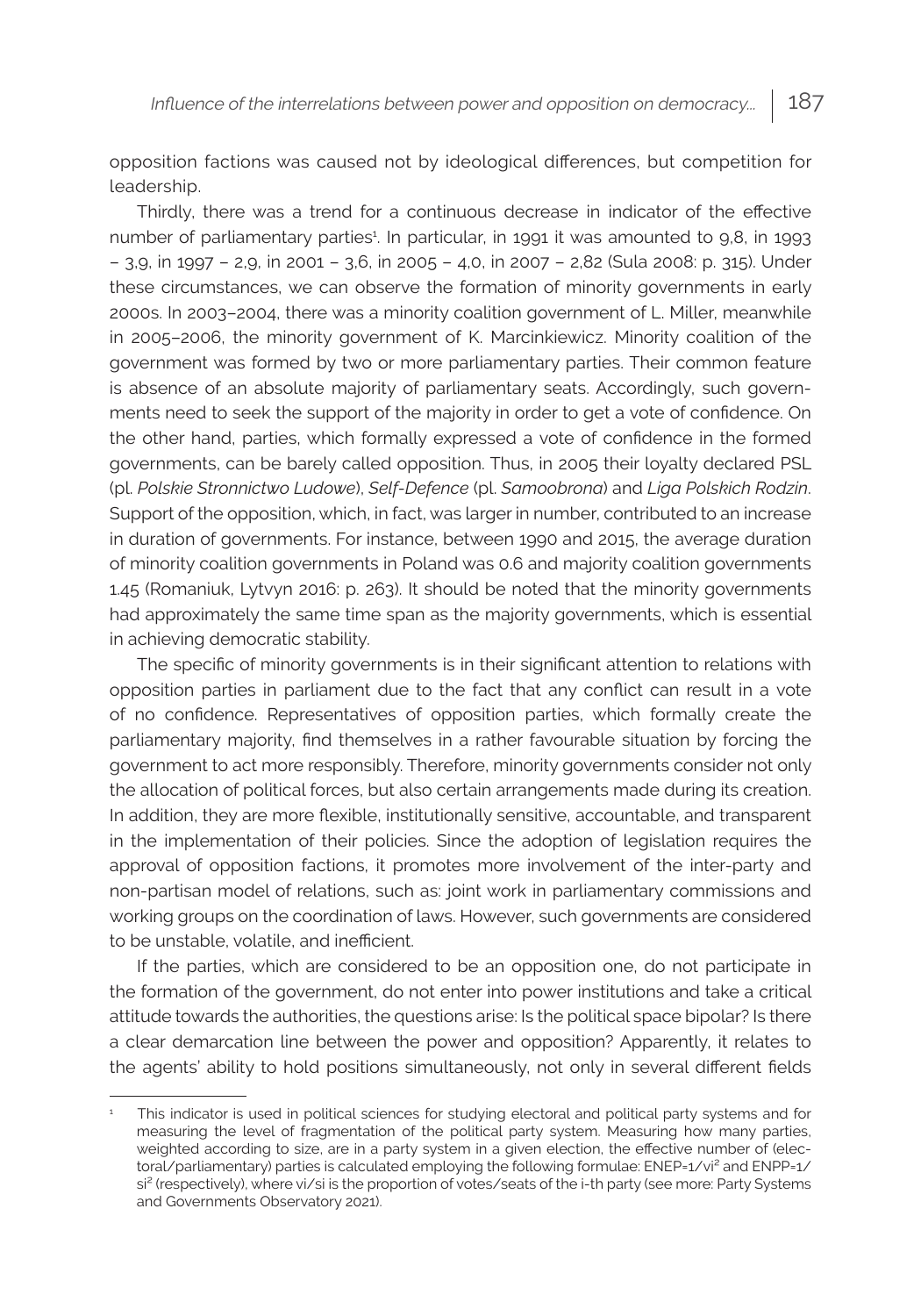(i.e. in economic, cultural, political), but also within the same political field. Thus, the redistribution of these zones is a coordinated process that serves as an adaptation mechanism allowing parties not to lose their status capital and contributing to the stable functioning of democratic institutions as a criterion of consolidation.

In Poland's party system, it should be noted more clean division of political field between the main players. Such conclusion can be made on the basis of data on the fractionation of parliamentary parties. A. Romaniuk and V. Lytvyn believe that the higher this indicator is, the more effective the internal democracy of the party systems. At the same time, decrease in the fractionation of government parties is an indicator of the growth of their power and increase in size (the number of parliamentary seats). The same can be stated in terms of opposition parties. It should be noted that as of 2015, the level of fractionalisation of political parties in Poland was 0,6. This figure is one of the lowest among the countries of Central and Eastern Europe. At the same time, there is a trend for a decrease in the fractionalisation of government parties in comparison with the opposition ones. The difference between the indicators was 0,16 in Poland, meanwhile it was amounted to 0,07 in the Czech Republic, 0,3 in Slovakia, and 0,31 in Hungary (Romaniuk, Lytvyn 2016: р. 382). On the one hand, it demonstrates that government parties have a lower level of internal democracy than the opposition parties. On the other hand, such statistics indicate that government offices are formed as a result of cooperation of small number of parties around the strongest and the largest. For instance, from November 2007 to October 2011 the Coalition Government of D. Tusk consisted of two parliamentary parties: centre-right РО and PSL. The right-wing party PiS was the strongest opposition party.

PO and PiS's domination in Poland's party system has changed the ideological component of division into the power and the opposition; the process was accompanied by a transition from left – right competition to right – centre-right competition. It is worth noting that since the 1993 parliamentary elections until 2005 elections, the opposition had consisted of parties and groups opposed to the old regime (1993–1997 and 2001–2005) (Sula 2010: р. 580). They emphasised on their anti-communism and bipolarity, which made the opposition bilateral in its nature. Post-communist parties were in opposition in 1997–2001. However, the alternation of parties in power, as well as the change of poles of the political spectrum, only partially reveals the functional side of the activities of the ruling parties in the context of their influence on democratic consolidation.

#### **Forces of stratification and equalisation**

This effect is well-illustrated by the *fluctuation theorem* developed by P. Sorokin. Under "fluctuation" he understood the permanent oscillation from the optimal value. At the same time, this process is typical not only for socio-cultural systems, but also for specific fields, in particular, politics. The process of fluctuation itself goes through a series of successive stages: disintegration – crisis – mobilisation of forces – a new sociocultural order. In fact, the scholar has developed and offered a model that reflected the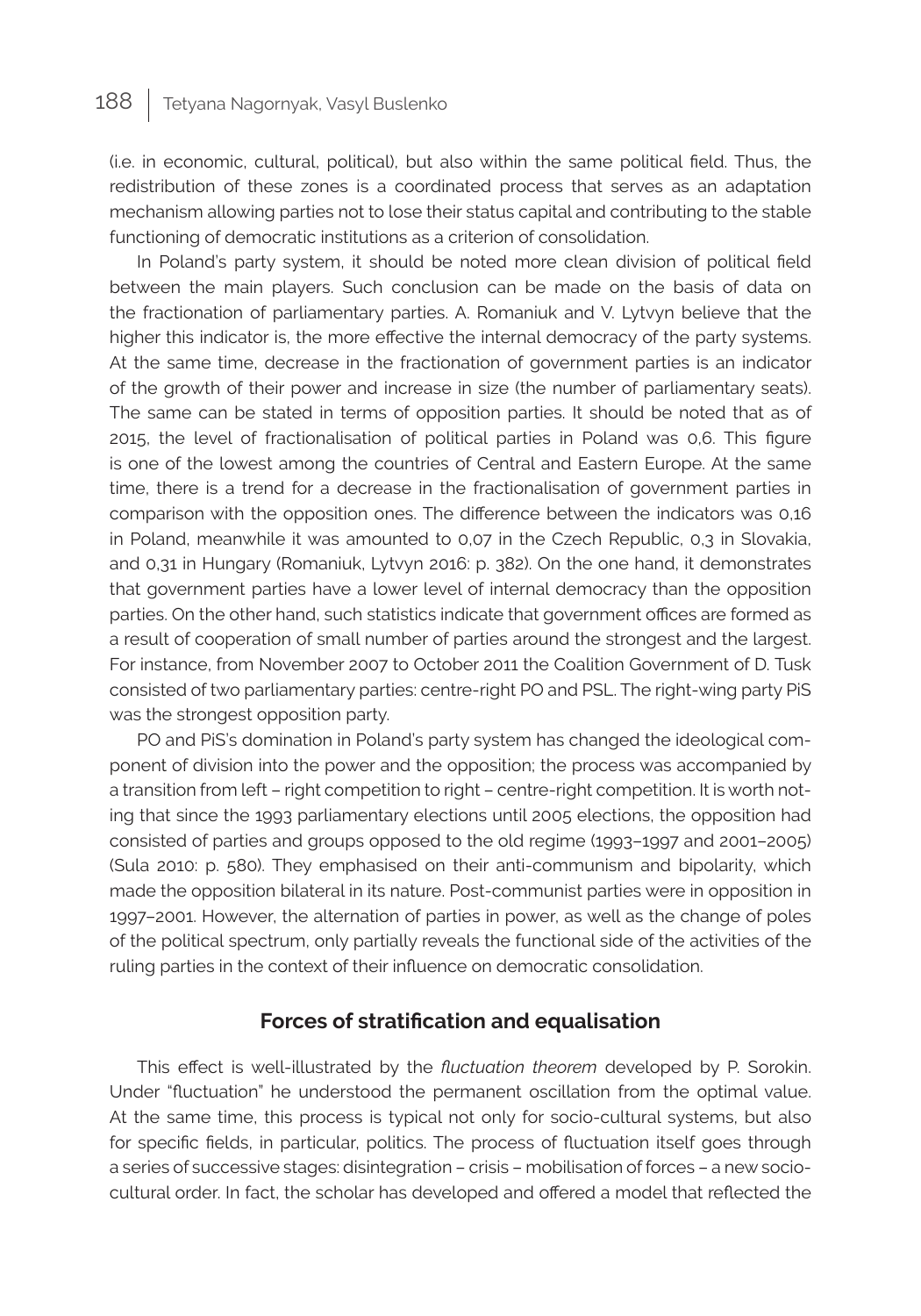properties, interconnections, and relations in society; in a modified form, we can make reference to it in order to explain interrelations between the power and the opposition in the context of democratisation processes. According to the above-mentioned model, cyclical fluctuations of super-systems occur mainly with a non-rhythmic regularity, which determines the fluctuation of societies between progress and regression, development of democratic freedoms and authoritarianism, peaceful and military transition, revolutionary and evolutionary development. However, Sorokin did not exclude that the rhythm of these cycles may have trends. Changes occur in a certain quantitative and qualitative direction until they reach the "saturation point". Afterwards, they proceed by inertia or forcibly. Sorokin believes that if the potential of political movement in one direction is exhausted, a reverse movement will start on a new basis. Thus, due to cyclicality and evolution, one power system is replaced by another, alternative system, which under the influence of new value orientations, will start moving to the next "saturation point". According to P. Sorokin's concept there is a constant struggle between the forces of stratification and those of equalisation in any society at any time (Sorokin 1947). Sharp fluctuations of the political stratification profile in one of directions increase the pressure of opposing forces and bring the stratification profile to equilibrium.

Referring to this research, we would like to assume that deviation from democracy indicates a non-equilibrium state of a system that seeks a balance. As a case study, we offer to examine complex and contradictory democratic processes in Poland after 2015. This bifurcation point is marked by PiS's victory in October 2015 parliamentary elections. It has received 37.58% of the vote and formed a one-party majority government headed by B. Szydło. It is worth mentioning that party leader J. Kaczyński, who had considerable status and reputational capital, had no official position in the government, but retained the leverage of influence on executive power. The same year, PiS representative, A. Duda won the presidential election. Since then, this one-party government, with the support of the parliamentary majority and the president began to take steps that did not contribute to democratic consolidation. According to Polish scholar M. Tyrała, transition of Polish democracy towards a hybrid system has been intensifying during the times of PiS after the 2015 parliamentary elections (Tyrała 2019: р. 71). Such course of events was affected by the antagonistic model of government. In particular, the independent judiciary in Poland has faced strong political pressure. First of all, the problem was related to the amendments to the Constitutional Court Act and the procedure of electing five new members of the Constitutional Court in November-December 2015. The new law established that decisions of the Constitutional Court shall be taken by two-thirds, not by a simple majority. The rules hampered decision-making and delayed resolutions in various urgent matters. The Constitutional Court declared this law unconstitutional. As another instance of political interference into the judicial system, we may recall the merger of the offices of the Attorney General and the Minister of Justice. In particular, from 2014 to 2017, according to Bertelsmann Stiftung, the indicator of judiciary independence has decreased from 9 to 7 (Bertelsmann Stiftung's Transformation Index 2018: р. 10). The mass demonstrations supporting democracy that took place in the country at the end of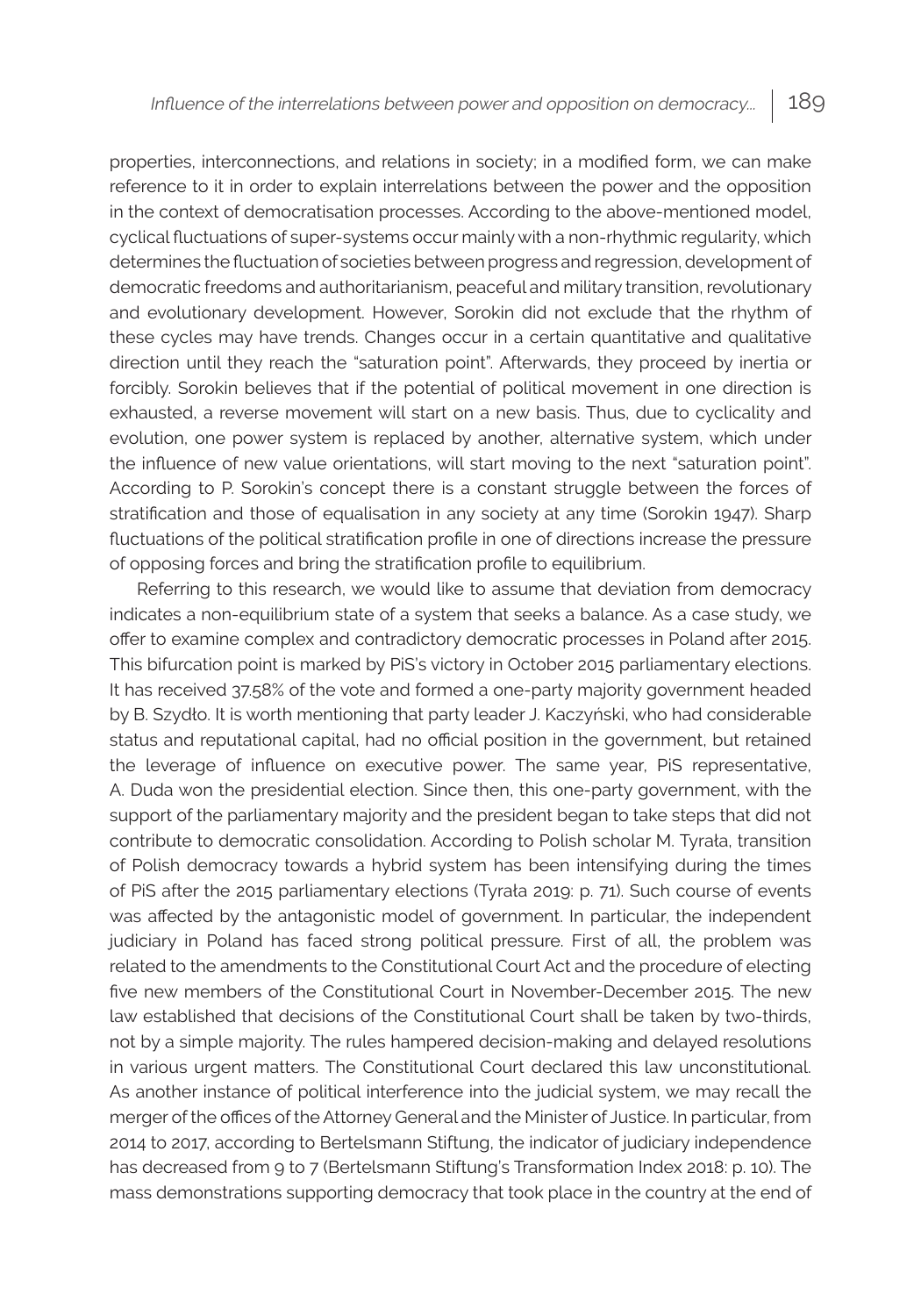2015 should be treated as the response to this stratification policy. The PiS' reaction to the activation of direct forms of political participation was reflected in amendments to the law on public assemblies. It was aimed at giving priority to meetings organised by public authorities, churches and religious organisations, as well as "regular meetings". Such rigid measures have significantly restrained freedom of assembly and activated the "forces of equalisation". Negative reaction of the opposition, the Council of Europe Commissioner for Human Rights and the director of the OSCE Office has forced the President not to sign the law, but to file it to the Constitutional Court for examination. According to the Bertelsmann Stiftung, in 2014–2017, freedom of expression decreased from 10 maximum points to 8 points. The indicator that diagnoses the observance of rights to assembly and associations has decreased from 10 to 9 (Bertelsmann Stiftung's Transformation Index 2018).

At the same time, all the major political players, including citizens that are accustomed to the democratic nature of institutions and procedures, had different views on organisation of democracy. This is one of the features of a consolidated democracy. Democratic institutions in Poland can carry out their functions and make political decisions in accordance with legal procedures. However, when the PiS gained power, systemic weaknesses were observed in democratic practice. In particular, the decisions of the Constitutional Court were partially implemented in case of limitations in accountability of executive power was limited. There were differences between the government and the president, on the one hand, and the Constitutional Court, on the other. Such course of events had a negative impact on the stability of democratic institutions and decreased the corresponding indicator from 10 in 2014 to 8 in 2017. According to Bertelsmann Stiftung, the indicators of efficiency and legitimacy of democratic institutions and the indicator of separation of powers decreased by 20%. As a result of PiS ruling, the country's democratic status has decreased from 9.5 to 8.6 (from the maximum of 10) (Bertelsmann Stiftung's Transformation Index 2018).

The *Corruption Perceptions Index* is important for understanding the ruling elite's conversion strategies. Transparency International annually has been conducting similar surveys in various countries. The level of corruption in the public sector is assessed on a scale from 0 (most corrupt) to 100 points (least corrupt). It is worth mentioning that from 2012 to 2015, the country gradually climbed up the scale of less corrupt countries from 58 to 63. However, the perception of corruption increased and in 2017, Poland's rating dropped to 60 (Transparency International 2017). Political corruption is a challenge for honest business due to the fact that politicians use their positions to receive benefits by converting political capital into economic capital, enrooting nepotism. P. Moreira, the managing director of the *Transparency International,* thinks that "Corruption chips away at democracy to produce a vicious cycle, where corruption undermines democratic institutions and, in turn, weak institutions are less able to control corruption" (Transparency International 2019). It is interesting that despite the institutional changes and negative trends in democratic development, the party preferences of the Polish voters remain relatively stable.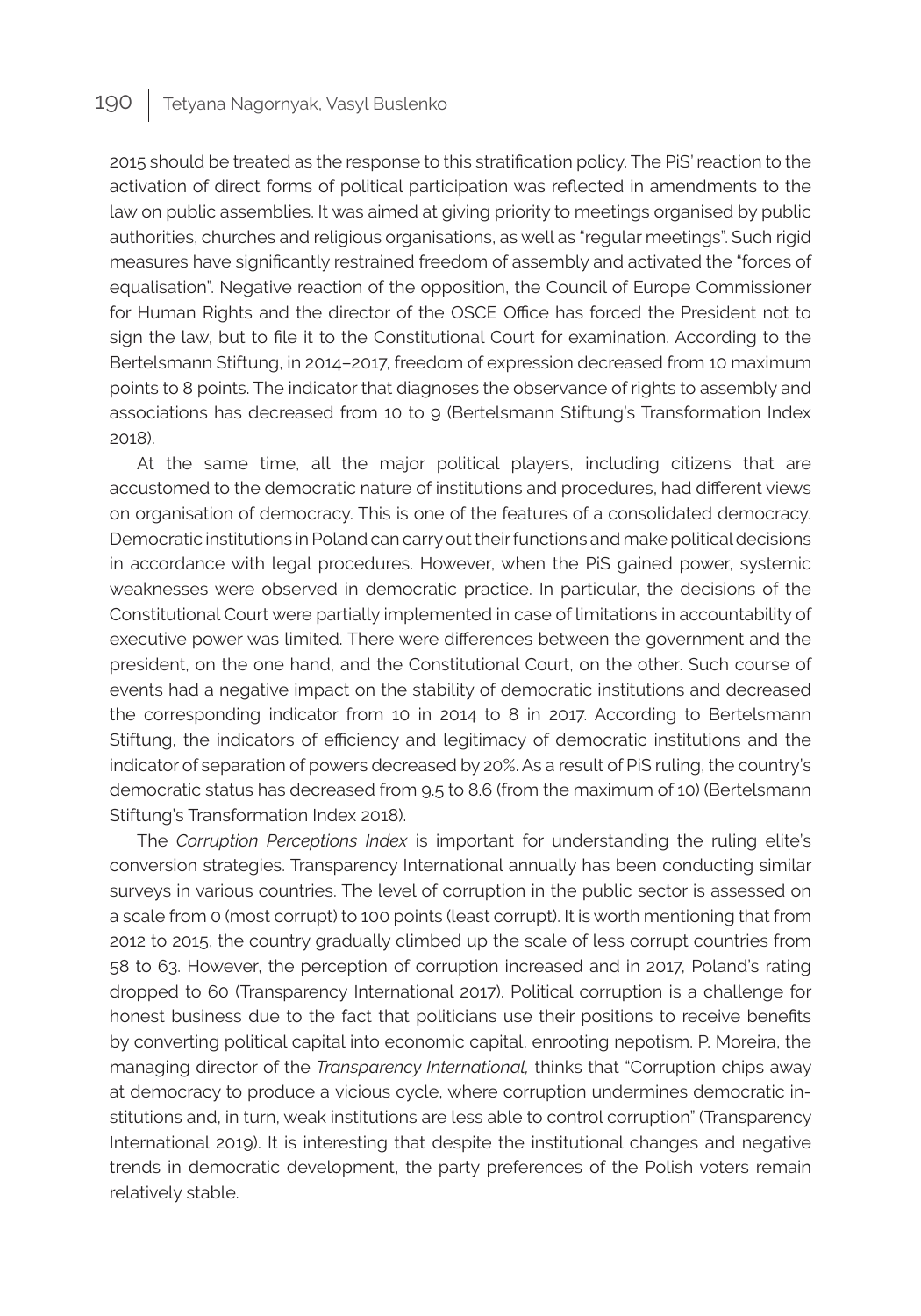#### **Conclusions**

The relations between power and opposition in Poland within the political space were determined by the processes of conversion of public capital and affected the nature of the distribution of state meta-capital. The nature of redistribution of state metacapital between the government and opposition sets the parameters of the permanent fluctuation of the state political system, which was asynchronous and influenced the effectiveness of democratisation. This factor took the form of stratification or aligning force.

Trends for strengthening/weakening democracy in Poland take place on the background of the permanent formation of two opposite poles in the political field of the state. Other political players build their strategies around these poles. At the same time, the division "left – right" and "right – centre-right" is rather conditional and mainly reflects not religious, political, or socio-cultural distinctions in Polish society, but the main feature of this political field is dichotomy.

The analysis of a number of indicators and current political process in Poland, demonstrates that deflection from democracy increases the distance between two competing/conflicting parties – pro-government and opposition. This situation automatically accumulates the potential of pole's force.

The increase of the distance between the power and the opposition is usually accompanied by the dissemination of opposing approaches to current topics in the political discourse, which are spread through social networks. This causes polarisation of the active part of the electorate and provokes political absenteeism for the rest of the electorate. In the light of democracy, this fact leads to the situation, when the minority rules over the majority, potentially threatening the crisis of liberal democracy. The trend of convergence of democratisation has been identified on the basis of the synergetic approach. Such trend is a product of conflicting model of the relationships between power and the opposition.

Reconstruction of practices, patterns of behaviour of pro-government and opposition parties can be commensurated with pole strength and the distance between them. Therefore, the change of poles of the political space during the repositioning led to insignificant revisions in the relationship between power and the opposition. However, this factor played an important role in terms of prospects for democratisation. The distance between the two poles and reproduction of the conflict model in the relations between political actors has not contributed to the emergence and fixation of institutions of constructive interaction in the political field as a form of self-organisation. This fact added the complexity to forecasting of the behaviour of political players and the political system in Poland, determined random fluctuations and aggravated negative consequences of the convergence of democratisation processes. Therefore, democratisation of political system that did not lost the characteristics of dissipation has been subject to significant fluctuations.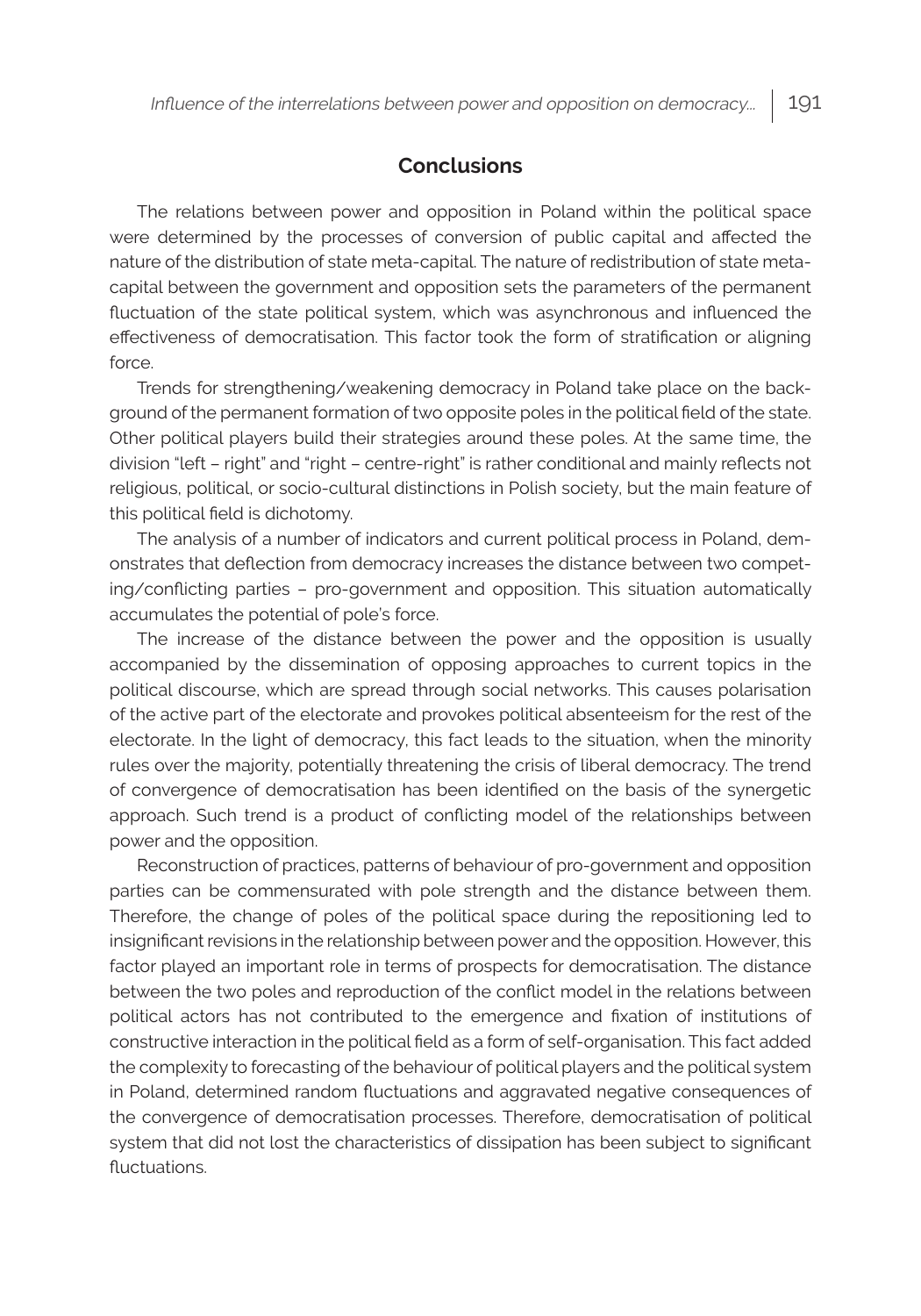**Tetyana Nagornyak** – doctor of Political Sciences, Full Professor at the Faculty of Information and Applied Technologies, Department of Political Science and Public Administration (Vasyl' Stus Donetsk National University, Ukraine). An expert of the National Agency for Quality of Higher Education of Ukraine, specialty "Political Science". Editor-in-Chief of the scientific journal "Political Life". The author of 3 monographs, 2 textbooks, as well as dictionaries and reference books, and about 200 scientific articles. Research interests: political processes and institutions, methodology of scientific research, political consulting, applied policy analysis and forecasting.

**Tetyana Nagornyak** – doktor nauk politycznych, profesor na Wydziale Technologii Informacyjnych i Stosowanych, Katedra Nauk Politycznych i Administracji Publicznej (Doniecki Narodowy Uniwersytet im. Wasyla Stusa, Ukraina). Ekspert Narodowej Agencji Jakości Szkolnictwa Wyższego Ukrainy, specjalność "Politologia". Redaktor naczelna czasopisma naukowego "Życie Polityczne". Autor 3 monografii, 2 podręczników, a także słowników i informatorów, około 200 artykułów naukowych. Zainteresowania naukowo-badawcze: procesy i instytucje polityczne, metodologia badań naukowych, doradztwo polityczne, analiza i prognozowanie polityki stosowanej.

**Vasyl Buslenko** – doctor of Political Sciences, Associate Professor at the Department of Political Science and Public Administration (Lesya Ukrainka Volyn National University in Lutsk, Ukraine). The author of monograph and about 60 scientific articles. Research interests: interaction between the government and the opposition, European integration process, modern Ukrainian-Polish relations.

**Wasyl Buslenko** – doktor nauk politycznych, docent Katedry Nauk Politycznych i Administracji Publicznej (Wołyński Uniwersytet Narodowy im. Łesi Ukrainki w Łucku, Ukraina). Autor monografii, a także około 60 artykułów naukowych. Zainteresowania naukowo-badawcze: interakcje między rządem a opozycją, proces integracji europejskiej, współczesne stosunki ukraińsko-polskie.

#### $\bullet$  References:

- ANTOSZEWSKI Аndrzej (2014), *Rządzący a opozycja parlamentarna po 2007 roku,* in: Danuta Plecka (ed.), *Demokracja w* Р*olsce po 2007 roku,* Katowice.
- BERTELSMANN STIFTUNG'S TRANSFORMATION INDEX (2018), *Country Report. Poland. 2018*, [https://www.ecoi.net/en/file/ local/2015248/BTI\\_2018\\_Poland.pdf](https://www.ecoi.net/en/file/%20local/2015248/BTI_2018_Poland.pdf) (20.09.2020).
- DZWOŃCZYK Joanna (2009), *Polityczne aspekty rozwoju społeczeństwa obywatelskiego w Polsce po 1989 roku,* "Zeszyty Naukowe", Seria Specjalna, Monografie, [nr 191](http://yadda.icm.edu.pl/yadda/element/bwmeta1.element.ekon-element-fbfe394d-60a1-3dd4-874e-5ce1b09d15d1), Kraków.
- KARATNYCKY Adrian, PIANO Aili, PUDDINGTON Arch (eds) (2003), *Freedom in the World. The Annual Survey of Political Rights & Civil Liberties 2003*, Freedom House, New York, Toronto, Oxford, https://freedomhouse.org/sites/default/files/2020-02/Freedom\_in\_the\_World\_2003\_complete\_book.pdf (01.02.2020).

KUBÁT Michal (2010), *Political Opposition in Theory and Central European Practice,* Praga. ŁABĘDŹ Krzysztof (2012), *Opozycja w VI kadencji Sejmu (2007 – 2010),* "Polityka i Społeczeństwo", no. 9. MACHELSKI Zbigniew (2016), *Opozycja polityczna w Europie. Ujęcie porównawcze,* Warszawa. MOKRZYCKI Edmund (2001), *Bilans niesentymentalny,* Warszawa.